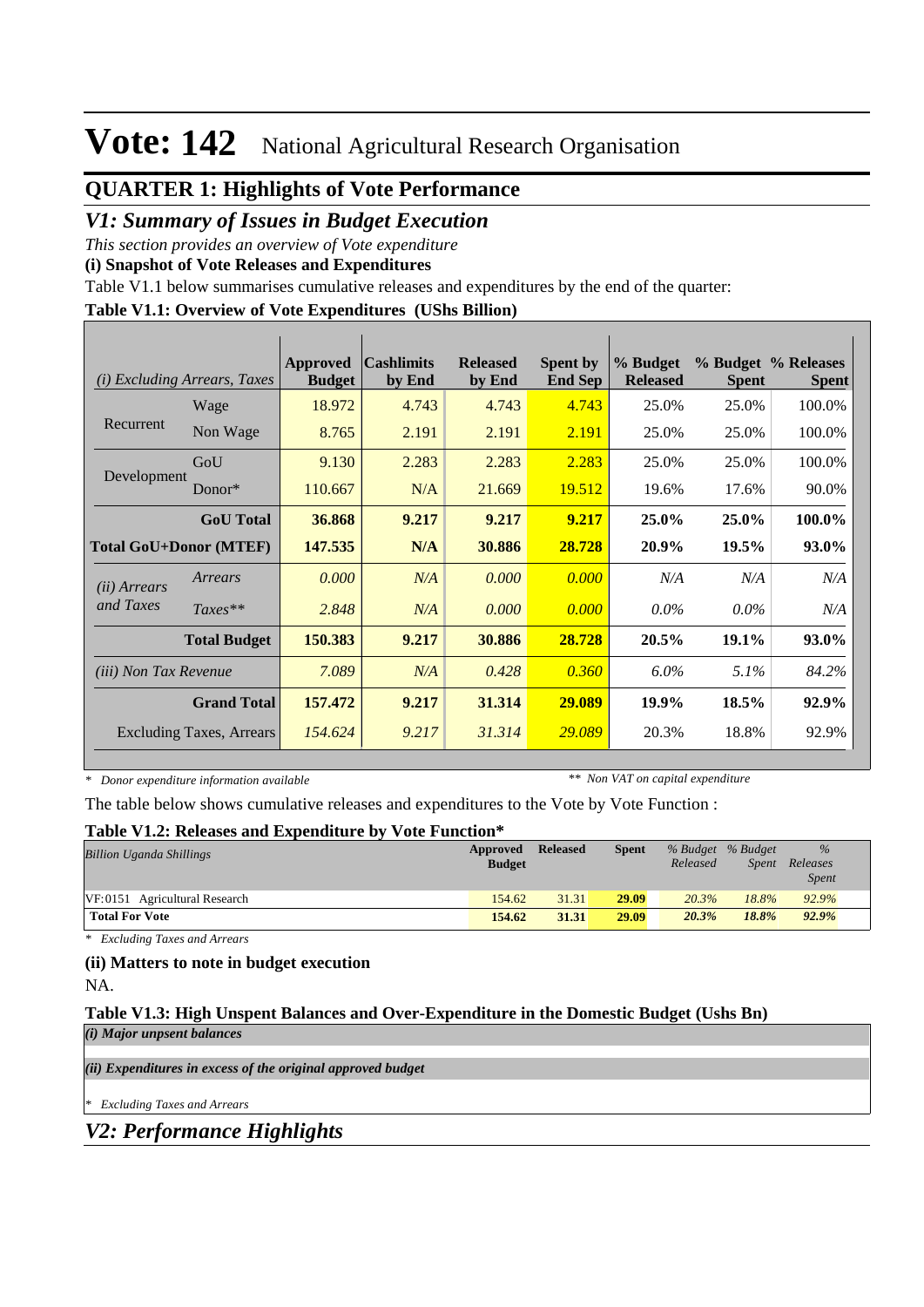## **QUARTER 1: Highlights of Vote Performance**

*This section provides highlights of output performance, focusing on key outputs and actions impelemented to improve section performance.*

### **Table V2.1: Key Vote Output Indicators and Expenditures\***

| Vote, Vote Function<br>Key Output                                             | <b>Approved Budget and</b><br><b>Planned outputs</b>                                                                                                                                                                                                                                                                                                                                                                                                                                                                                                                                                | <b>Cumulative Expenditure</b><br>and Performance                                                                                                                                                                                                                                               | <b>Status and Reasons for any</b><br><b>Variation from Plans</b> |
|-------------------------------------------------------------------------------|-----------------------------------------------------------------------------------------------------------------------------------------------------------------------------------------------------------------------------------------------------------------------------------------------------------------------------------------------------------------------------------------------------------------------------------------------------------------------------------------------------------------------------------------------------------------------------------------------------|------------------------------------------------------------------------------------------------------------------------------------------------------------------------------------------------------------------------------------------------------------------------------------------------|------------------------------------------------------------------|
| Vote Function: 0151 Agricultural Research                                     |                                                                                                                                                                                                                                                                                                                                                                                                                                                                                                                                                                                                     |                                                                                                                                                                                                                                                                                                |                                                                  |
| Output: 015101                                                                | <b>Generation of agricultural technologies</b>                                                                                                                                                                                                                                                                                                                                                                                                                                                                                                                                                      |                                                                                                                                                                                                                                                                                                |                                                                  |
| Description of Performance: - Technologies for enhancing                      | production and productivity of<br>crops (new, intermediate),<br>Livestock (new and<br>intermediate), Forestry (new and intermediate), Forestry (new and<br>intermediate) and natural<br>resource management<br>- Cross cutting outputs to<br>include but not limited to the<br>Environment, HIV/AIDS<br>- New varieties of submitted for and on-going CGS studies<br>release<br>- New CGS studies conducted<br>and on-going CGS studies                                                                                                                                                             | Technologies for enhancing<br>production and productivity of<br>crops (new, intermediate),<br>Livestock (new and<br>intermediate) and natural<br>resource management<br>Cross cutting outputs to include<br>but not limited to the<br>Environment.<br>New CGS studies conducted<br>maintained. | PROGRESS ON TRACK.                                               |
|                                                                               | maintained                                                                                                                                                                                                                                                                                                                                                                                                                                                                                                                                                                                          |                                                                                                                                                                                                                                                                                                |                                                                  |
| Performance Indicators:                                                       |                                                                                                                                                                                                                                                                                                                                                                                                                                                                                                                                                                                                     |                                                                                                                                                                                                                                                                                                |                                                                  |
| No. of research studies under<br>competitive grants scheme                    | 65                                                                                                                                                                                                                                                                                                                                                                                                                                                                                                                                                                                                  | 41                                                                                                                                                                                                                                                                                             |                                                                  |
| No. of new varieties<br>submitted to Variety Release<br>Committee for release | 30                                                                                                                                                                                                                                                                                                                                                                                                                                                                                                                                                                                                  |                                                                                                                                                                                                                                                                                                | $\theta$                                                         |
| No. of improved<br>productivity technologies<br>generated                     | 90                                                                                                                                                                                                                                                                                                                                                                                                                                                                                                                                                                                                  | 15                                                                                                                                                                                                                                                                                             |                                                                  |
| <b>Output Cost:</b>                                                           | UShs Bn:<br>12.919                                                                                                                                                                                                                                                                                                                                                                                                                                                                                                                                                                                  | UShs Bn:<br>0.637                                                                                                                                                                                                                                                                              | 4.9%<br>% Budget Spent:                                          |
| Output: 015102                                                                | Research extension interface promoted and strengthened                                                                                                                                                                                                                                                                                                                                                                                                                                                                                                                                              |                                                                                                                                                                                                                                                                                                |                                                                  |
|                                                                               | Description of Performance: - Multistakeholder innovation<br>platforms established or<br>supported;<br>- Foundation and basic seed<br>provided to farmers, farmer<br>groups and seed companies;<br>- Clean/Improved planting<br>materials multiplied and availed<br>to uptake pathways;<br>- On-farm trials conducted;<br>- Technology demonstrations<br>held on station and technology<br>parks;<br>- Capacity of Farmers and<br>Farmer Groups to make choices<br>and implement decisions that<br>affect their livelihoods enhanced;<br>- Dissemination and Training<br>workshops held for subject | None, as re-strategy was<br>ongoing for new extension<br>system in place.                                                                                                                                                                                                                      | <b>NA</b>                                                        |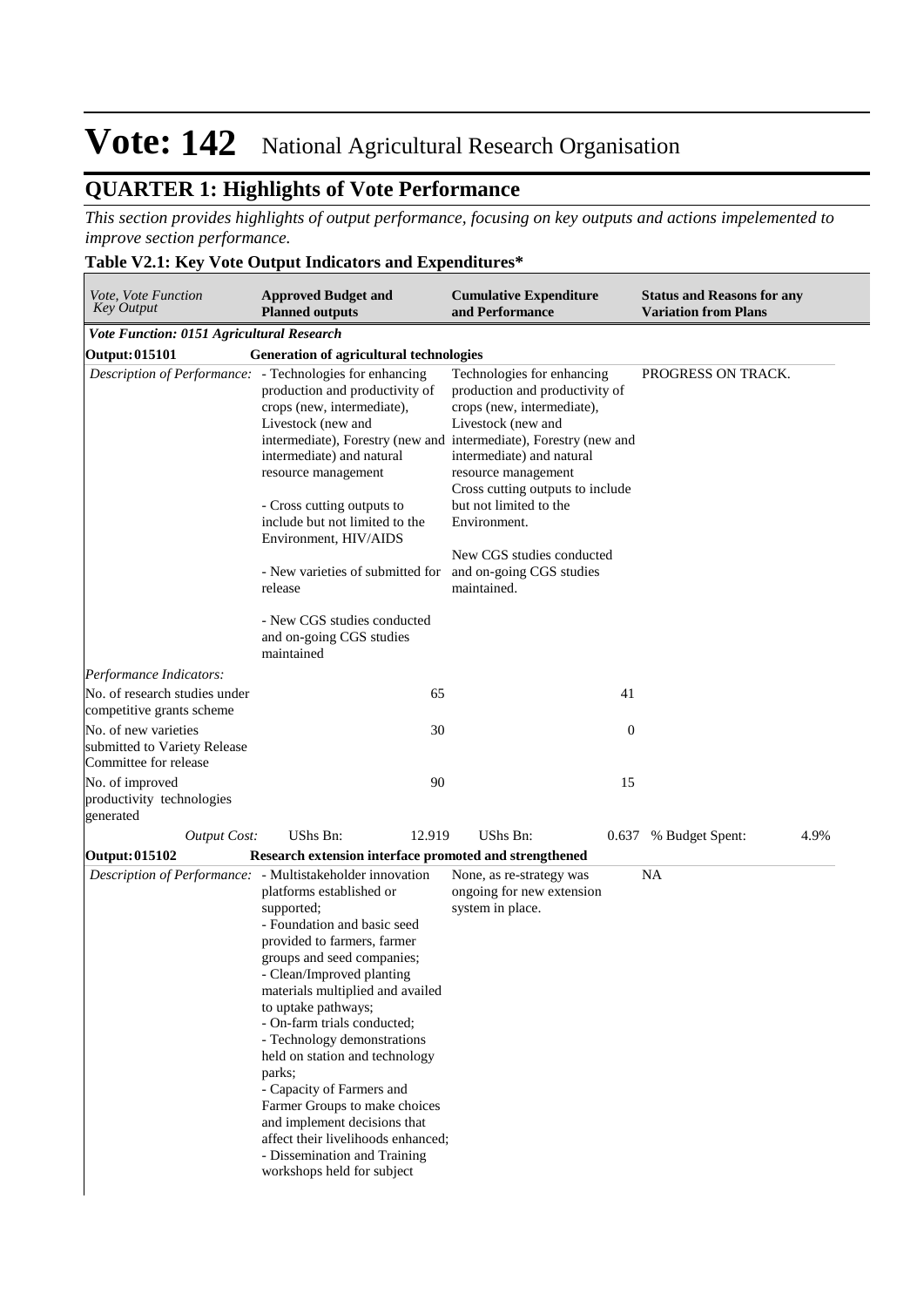## **QUARTER 1: Highlights of Vote Performance**

| Vote, Vote Function<br><b>Key Output</b>                              | <b>Approved Budget and</b><br><b>Planned outputs</b>                                                                                                                                                                                                                                                                                                                                                                                                                                                                                                                                                                                                                                                                   |                  | <b>Cumulative Expenditure</b><br>and Performance |                  | <b>Status and Reasons for any</b><br><b>Variation from Plans</b> |       |
|-----------------------------------------------------------------------|------------------------------------------------------------------------------------------------------------------------------------------------------------------------------------------------------------------------------------------------------------------------------------------------------------------------------------------------------------------------------------------------------------------------------------------------------------------------------------------------------------------------------------------------------------------------------------------------------------------------------------------------------------------------------------------------------------------------|------------------|--------------------------------------------------|------------------|------------------------------------------------------------------|-------|
|                                                                       | matter specialists and other<br>service providers;<br>- Scientific conferences,<br>dissemination workshops and<br>seminars for scientists,<br>extension agents and policy<br>makers conducted;<br>- Scientific & extension<br>dissemination materials<br>developed and published;<br>- Design and development of<br>Farming manuals;<br>- Publicity and News articles<br>developed and published,<br>- Audio Visuals in English and<br>local languages developed and<br>availed to uptake pathways;<br>- Radio talk shows conducted;                                                                                                                                                                                   |                  |                                                  |                  |                                                                  |       |
| Performance Indicators:                                               |                                                                                                                                                                                                                                                                                                                                                                                                                                                                                                                                                                                                                                                                                                                        |                  |                                                  |                  |                                                                  |       |
| No. of technological<br>innovations delivered to<br>uptake pathways   |                                                                                                                                                                                                                                                                                                                                                                                                                                                                                                                                                                                                                                                                                                                        |                  |                                                  | $\boldsymbol{0}$ |                                                                  |       |
| No. of technological<br>innovation platforms<br>established/supported |                                                                                                                                                                                                                                                                                                                                                                                                                                                                                                                                                                                                                                                                                                                        |                  |                                                  | $\mathbf{0}$     |                                                                  |       |
| <b>Output Cost:</b>                                                   | <b>UShs Bn:</b>                                                                                                                                                                                                                                                                                                                                                                                                                                                                                                                                                                                                                                                                                                        | 13.293           | <b>UShs Bn:</b>                                  | 0.384            | % Budget Spent:                                                  | 2.9%  |
| Output: 015105                                                        | Generation of technologies for priority commodities                                                                                                                                                                                                                                                                                                                                                                                                                                                                                                                                                                                                                                                                    |                  |                                                  |                  |                                                                  |       |
| Description of Performance: - Technologies for enhancing              | productivity of Crops<br>(cassava, maize, Rice,<br>Horticultural crops,<br>bananas)(new, intermediate),<br>Livestock (dairy cattle,<br>meats(new and intermediate),<br>and fisheries<br>- New varieties of submitted for<br>release<br>- Foundation and basic seed<br>provided to farmers, farmer<br>groups and seed companies;<br>- Breeder seed provided to seed<br>companies;<br>- Clean/Improved planting<br>materials multiplied and availed<br>to uptake pathways;<br>- On-farm trials conducted;<br>- Technology demonstrations<br>held on station and technology<br>parks;<br>- Capacity of farmers and farmer<br>groups to make choices and<br>implement decisions that affect<br>their livelihoods enhanced; |                  |                                                  |                  | <b>NA</b>                                                        |       |
| <b>Output Cost:</b>                                                   | <b>UShs Bn:</b>                                                                                                                                                                                                                                                                                                                                                                                                                                                                                                                                                                                                                                                                                                        | 13.868           | UShs Bn:                                         | 0.447            | % Budget Spent:                                                  | 3.2%  |
| <b>Vote Function Cost</b>                                             | <b>UShs Bn:</b>                                                                                                                                                                                                                                                                                                                                                                                                                                                                                                                                                                                                                                                                                                        | 154.624 UShs Bn: |                                                  | 29.089           | % Budget Spent:                                                  | 18.8% |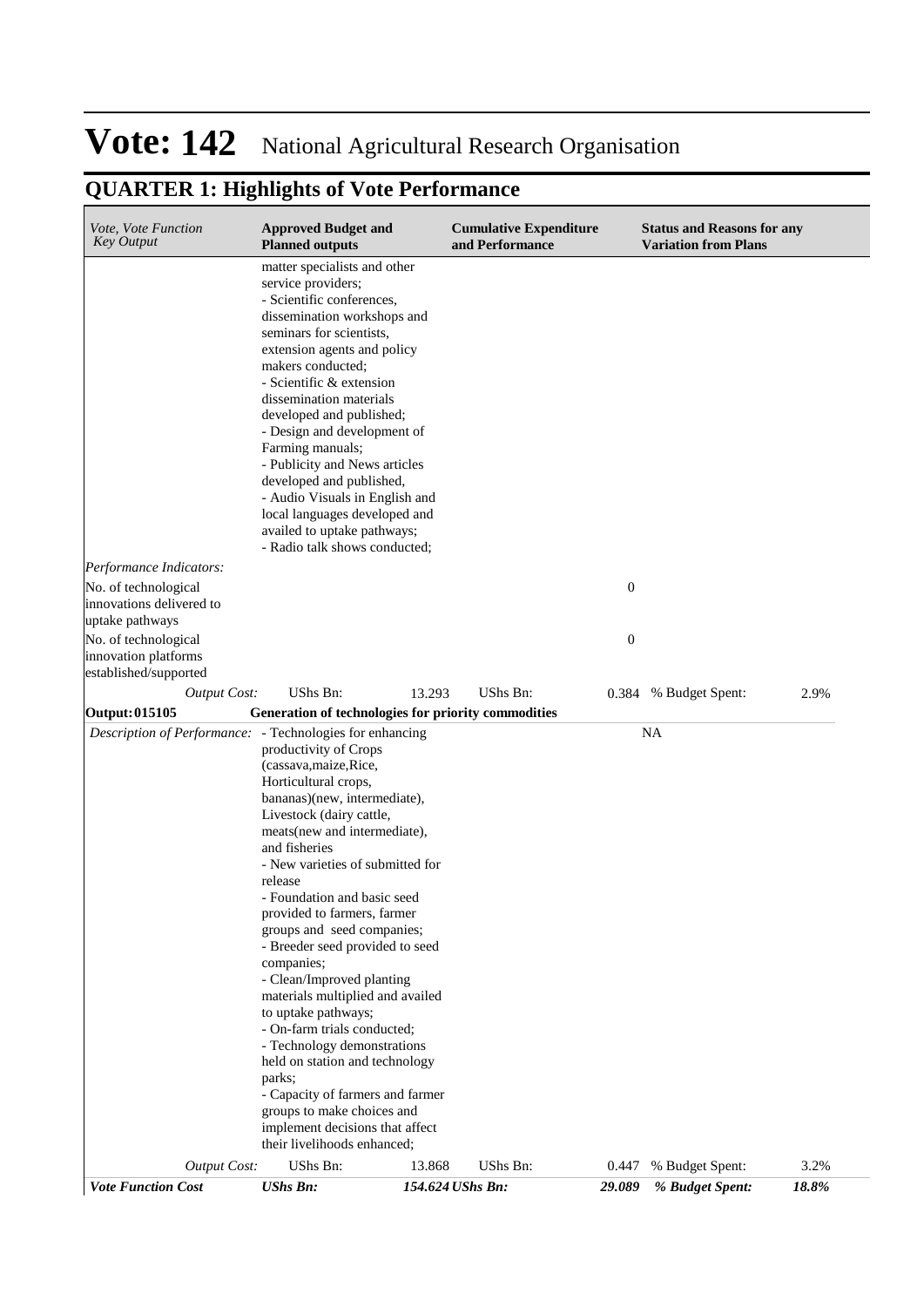## **QUARTER 1: Highlights of Vote Performance**

| <i>Vote, Vote Function</i><br>Key Output | <b>Approved Budget and</b><br><b>Planned outputs</b> | <b>Cumulative Expenditure</b><br>and Performance |        | <b>Status and Reasons for any</b><br><b>Variation from Plans</b> |       |
|------------------------------------------|------------------------------------------------------|--------------------------------------------------|--------|------------------------------------------------------------------|-------|
| <b>Cost of Vote Services:</b>            | UShs $B_n$ :                                         | 154.624 <i>UShs Bn</i> :                         | 29.089 | % Budget Spent:                                                  | 18.8% |

*\* Excluding Taxes and Arrears*

The morphing of NAADS necessitates that NARO positions itself to work with the new extension system (single spine LG Production Departments).

|                                                                                                                                                                                                                                                                         | <b>Table V2.2: Implementing Actions to Improve Vote Performance</b>                                                                                                                                                                                                         |                              |  |  |  |  |  |  |
|-------------------------------------------------------------------------------------------------------------------------------------------------------------------------------------------------------------------------------------------------------------------------|-----------------------------------------------------------------------------------------------------------------------------------------------------------------------------------------------------------------------------------------------------------------------------|------------------------------|--|--|--|--|--|--|
| <b>Planned Actions:</b>                                                                                                                                                                                                                                                 | <b>Actual Actions:</b>                                                                                                                                                                                                                                                      | <b>Reasons for Variation</b> |  |  |  |  |  |  |
| Vote: 142 National Agricultural Research Organisation                                                                                                                                                                                                                   |                                                                                                                                                                                                                                                                             |                              |  |  |  |  |  |  |
| Vote Function: 01 51 Agricultural Research                                                                                                                                                                                                                              |                                                                                                                                                                                                                                                                             |                              |  |  |  |  |  |  |
| - NARO and NAADS will continued<br>establishing and supporting multi-<br>stakeholder innovation platforms and<br>other approaches.<br>- NARO will continue to empower<br>farmers in making choices.<br>- Implementation of research activities<br>under ATAAS and EAAPP | <b>NARO, through Local Governments</b><br><b>Production Departments, is reaching out</b><br>to the farmers with improved seed<br>technologies. Research activites under<br><b>ATAAS</b> and <b>EAAPP</b> are ongoing as<br>planned as captured in the relevant<br>sections. | NA.                          |  |  |  |  |  |  |
| Vote: 142 National Agricultural Research Organisation                                                                                                                                                                                                                   |                                                                                                                                                                                                                                                                             |                              |  |  |  |  |  |  |
| Vote Function: 01 51 Agricultural Research                                                                                                                                                                                                                              |                                                                                                                                                                                                                                                                             |                              |  |  |  |  |  |  |
| - 30 posts advertised during the period.<br>Interview conducted. Some posts filled.                                                                                                                                                                                     | <b>NARO Council approved positions;</b><br>advertisement to be run in O2.                                                                                                                                                                                                   | NA.                          |  |  |  |  |  |  |

### *V3: Details of Releases and Expenditure*

*This section provides a comprehensive summary of the outputs delivered by the Vote and further details of Vote expenditures by Vote Function and Expenditure Item.*

#### **Table V3.1: GoU Releases and Expenditure by Output\***

| <b>Billion Uganda Shillings</b>                                 | <b>Approved</b> | <b>Released</b> | <b>Spent</b> | $%$ GoU                   | $%$ GoU                       | $%$ GoU                  |
|-----------------------------------------------------------------|-----------------|-----------------|--------------|---------------------------|-------------------------------|--------------------------|
|                                                                 | <b>Budget</b>   |                 |              | <b>Budget</b><br>Released | <b>Budget</b><br><i>Spent</i> | Releases<br><i>Spent</i> |
| VF:0151 Agricultural Research                                   | 36.87           | 9.22            | 9.22         | 25.0%                     | 25.0%                         | 100.0%                   |
| Class: Outputs Provided                                         | 34.87           | 8.65            | 8.65         | 24.8%                     | 24.8%                         | $100.0\%$                |
| 015101 Generation of agricultural technologies                  | 2.55            | 0.64            | 0.64         | $25.0\%$                  | $25.0\%$                      | $100.0\%$                |
| 015102 Research extension interface promoted and strengthened   | 1.54            | 0.38            | 0.38         | $25.0\%$                  | 25.0%                         | $100.0\%$                |
| 015103 Internal Audit                                           | 0.06            | 0.01            | 0.01         | $25.0\%$                  | 25.0%                         | $100.0\%$                |
| 015104 Agricultural research capacity strengthened              | 28.83           | 7.16            | 7.16         | 24.8%                     | 24.8%                         | $100.0\%$                |
| 015105 Generation of technologies for priority commodities      | 1.90            | 0.45            | 0.45         | 23.6%                     | 23.6%                         | $100.0\%$                |
| Class: Outputs Funded                                           | 2.00            | 0.57            | 0.57         | 28.6%                     | 28.6%                         | $100.0\%$                |
| 015151 Payments to International Organisations (CGIAR, ASARECA, | 2.00            | 0.57            | 0.57         | 28.6%                     | 28.6%                         | $100.0\%$                |
| WARDA)                                                          |                 |                 |              |                           |                               |                          |
| <b>Total For Vote</b>                                           | 36.87           | 9.22            | 9.22         | 25.0%                     | 25.0%                         | 100.0%                   |
|                                                                 |                 |                 |              |                           |                               |                          |

*\* Excluding Taxes and Arrears*

### **Table V3.2: 2014/15 GoU Expenditure by Item**

| <b>Billion Uganda Shillings</b>                           | Approved<br><b>Budget</b> | <b>Releases</b> | <b>Expend-</b><br>iture | % Budged<br><b>Released</b> | % Budget<br><b>Spent</b> | %Releases<br><b>Spent</b> |
|-----------------------------------------------------------|---------------------------|-----------------|-------------------------|-----------------------------|--------------------------|---------------------------|
| <b>Output Class: Outputs Provided</b>                     | 34.87                     | 8.65            | 8.65                    | 24.8%                       | 24.8%                    | $100.0\%$                 |
| 211102 Contract Staff Salaries (Incl. Casuals, Temporary) | 18.97                     | 4.74            | 4.74                    | 25.0%                       | 25.0%                    | 100.0%                    |
| $ 211103$ Allowances                                      | 0.06                      | 0.02            | 0.02                    | 25.0%                       | 25.0%                    | 100.0%                    |
| 212201 Social Security Contributions                      | 3.06                      | 0.77            | 0.77                    | 25.0%                       | 25.0%                    | 100.0%                    |
|                                                           |                           |                 |                         |                             |                          |                           |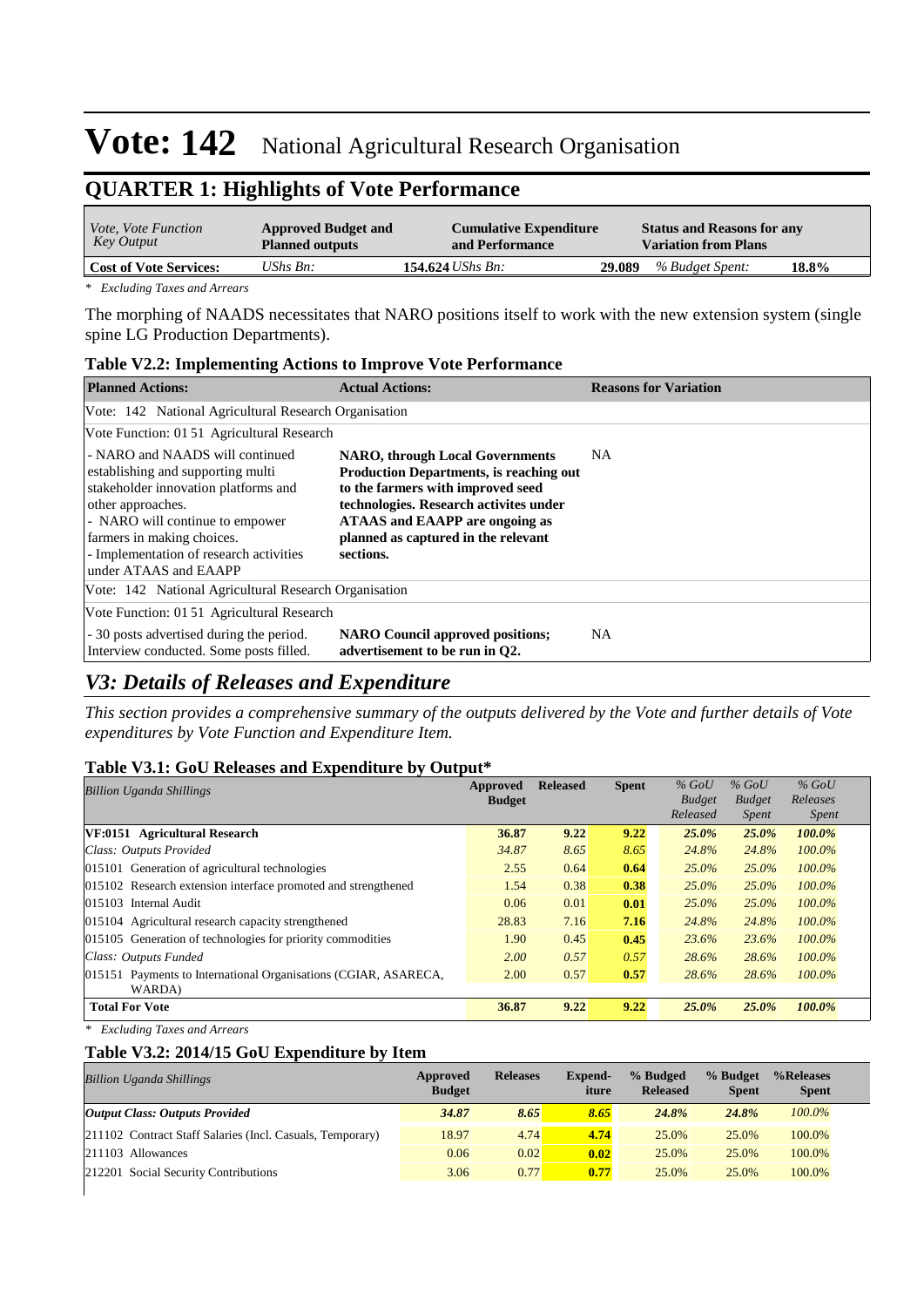## **QUARTER 1: Highlights of Vote Performance**

| <b>Billion Uganda Shillings</b>                            | <b>Approved</b><br><b>Budget</b> | <b>Releases</b> | <b>Expend-</b><br>iture | % Budged<br><b>Released</b> | % Budget<br><b>Spent</b> | %Releases<br><b>Spent</b> |
|------------------------------------------------------------|----------------------------------|-----------------|-------------------------|-----------------------------|--------------------------|---------------------------|
| 213001 Medical expenses (To employees)                     | 0.10                             | 0.03            | 0.03                    | 25.0%                       | 25.0%                    | 100.0%                    |
| 213002 Incapacity, death benefits and funeral expenses     | 0.27                             | 0.07            | 0.07                    | 25.0%                       | 25.0%                    | 100.0%                    |
| 213004 Gratuity Expenses                                   | 1.69                             | 0.42            | 0.42                    | 25.0%                       | 25.0%                    | 100.0%                    |
| 221001 Advertising and Public Relations                    | 0.35                             | 0.09            | 0.09                    | 24.7%                       | 24.7%                    | 100.0%                    |
| 221002 Workshops and Seminars                              | 0.52                             | 0.13            | 0.13                    | 25.0%                       | 25.0%                    | 100.0%                    |
| 221003 Staff Training                                      | 0.44                             | 0.11            | 0.11                    | 24.4%                       | 24.4%                    | 100.0%                    |
| 221004 Recruitment Expenses                                | 0.18                             | 0.04            | 0.04                    | 23.8%                       | 23.8%                    | 100.0%                    |
| 221005 Hire of Venue (chairs, projector, etc)              | 0.01                             | 0.00            | 0.00                    | 25.0%                       | 25.0%                    | 100.0%                    |
| 221006 Commissions and related charges                     | 0.56                             | 0.14            | 0.14                    | 24.1%                       | 24.1%                    | 100.0%                    |
| 221007 Books, Periodicals & Newspapers                     | 0.09                             | 0.02            | 0.02                    | 25.0%                       | 25.0%                    | 100.0%                    |
| 221008 Computer supplies and Information Technology (IT)   | 0.13                             | 0.03            | 0.03                    | 25.0%                       | 25.0%                    | 100.0%                    |
| 221009 Welfare and Entertainment                           | 0.51                             | 0.13            | 0.13                    | 24.4%                       | 24.4%                    | 100.0%                    |
| 221011 Printing, Stationery, Photocopying and Binding      | 0.45                             | 0.11            | 0.11                    | 25.0%                       | 25.0%                    | 100.0%                    |
| 221012 Small Office Equipment                              | 0.08                             | 0.02            | 0.02                    | 23.6%                       | 23.6%                    | 100.0%                    |
| 221016 IFMS Recurrent costs                                | 0.31                             | 0.07            | 0.07                    | 23.8%                       | 23.8%                    | 100.0%                    |
| 221017 Subscriptions                                       | 0.11                             | 0.02            | 0.02                    | 23.6%                       | 23.6%                    | 100.0%                    |
| 222001 Telecommunications                                  | 0.14                             | 0.03            | 0.03                    | 25.0%                       | 25.0%                    | 100.0%                    |
| 222002 Postage and Courier                                 | 0.04                             | 0.01            | 0.01                    | 24.0%                       | 24.0%                    | 100.0%                    |
| 222003 Information and communications technology (ICT)     | 0.28                             | 0.07            | 0.07                    | 24.7%                       | 24.7%                    | 100.0%                    |
| 223004 Guard and Security services                         | 0.13                             | 0.03            | 0.03                    | 24.4%                       | 24.4%                    | 100.0%                    |
| 223005 Electricity                                         | 0.22                             | 0.06            | 0.06                    | 25.0%                       | 25.0%                    | 100.0%                    |
| 223006 Water                                               | 0.10                             | 0.02            | 0.02                    | 25.0%                       | 25.0%                    | 100.0%                    |
| 223901 Rent – (Produced Assets) to other govt. units       | 0.03                             | 0.01            | 0.01                    | 23.6%                       | 23.6%                    | 100.0%                    |
| 224001 Medical and Agricultural supplies                   | 0.40                             | 0.09            | 0.09                    | 23.6%                       | 23.6%                    | 100.0%                    |
| 224006 Agricultural Supplies                               | 1.80                             | 0.43            | 0.43                    | 24.0%                       | 24.0%                    | 100.0%                    |
| 225001 Consultancy Services-Short term                     | 0.04                             | 0.01            | 0.01                    | 23.6%                       | 23.6%                    | 100.0%                    |
| 226001 Insurances                                          | 0.06                             | 0.01            | 0.01                    | 23.9%                       | 23.9%                    | 100.0%                    |
| 227001 Travel inland                                       | 2.14                             | 0.52            | 0.52                    | 24.2%                       | 24.2%                    | 100.0%                    |
| 227002 Travel abroad                                       | 0.03                             | 0.01            | 0.01                    | 23.6%                       | 23.6%                    | 100.0%                    |
| 227004 Fuel, Lubricants and Oils                           | 1.06                             | 0.26            | 0.26                    | 24.7%                       | 24.7%                    | 100.0%                    |
| 228001 Maintenance - Civil                                 | 0.20                             | 0.05            | 0.05                    | 24.1%                       | 24.1%                    | 100.0%                    |
| 228002 Maintenance - Vehicles                              | 0.26                             | 0.07            | 0.07                    | 25.0%                       | 25.0%                    | 100.0%                    |
| 228004 Maintenance - Other                                 | 0.04                             | 0.01            | 0.01                    | 23.8%                       | 23.8%                    | 100.0%                    |
| <b>Output Class: Outputs Funded</b>                        | 2.00                             | 0.57            | 0.57                    | 28.6%                       | 28.6%                    | 100.0%                    |
| 262101 Contributions to International Organisations (Curre | 1.90                             | 0.54            | 0.54                    | 28.5%                       | 28.5%                    | 100.0%                    |
| 264101 Contributions to Autonomous Institutions            | 0.10                             | 0.03            | 0.03                    | 30.3%                       | 30.3%                    | 100.0%                    |
| <b>Output Class: Capital Purchases</b>                     | 2.85                             | 0.00            | 0.00                    | $0.0\%$                     | $0.0\%$                  | N/A                       |
| 312204 Taxes on Machinery, Furniture & Vehicles            | 2.85                             | 0.00            | 0.00                    | 0.0%                        | 0.0%                     | N/A                       |
| <b>Grand Total:</b>                                        | 39.72                            | 9.22            | 9.22                    | 23.2%                       | 23.2%                    | 100.0%                    |
| <b>Total Excluding Taxes and Arrears:</b>                  | 36.87                            | 9.22            | 9.22                    | 25.0%                       | 25.0%                    | 100.0%                    |

### **Table V3.3: GoU Releases and Expenditure by Project and Programme\***

| <b>Billion Uganda Shillings</b>            | Approved<br><b>Budget</b> | <b>Released</b> | <b>Spent</b> | $%$ GoU<br><b>Budget</b><br>Released | $%$ GoU<br><b>Budget</b><br><i>Spent</i> | $%$ GoU<br>Releases<br><i>Spent</i> |
|--------------------------------------------|---------------------------|-----------------|--------------|--------------------------------------|------------------------------------------|-------------------------------------|
| VF:0151 Agricultural Research              | 36.87                     | 9.22            | 9.22         | 25.0%                                | 25.0%                                    | 100.0%                              |
| <b>Recurrent Programmes</b>                |                           |                 |              |                                      |                                          |                                     |
| 01<br>Headquarters                         | 25.03                     | 6.26            | 6.26         | $25.0\%$                             | $25.0\%$                                 | 100.0%                              |
| 02<br>Competitive Grant scheme Secretariat | 0.00                      | 0.00            | 0.00         | N/A                                  | N/A                                      | N/A                                 |
| 07<br>National Crops Research              | 0.60                      | 0.15            | 0.15         | $25.0\%$                             | $25.0\%$                                 | $100.0\%$                           |
| 08<br>National Fisheries Research          | 0.22                      | 0.05            | 0.05         | $25.0\%$                             | $25.0\%$                                 | 100.0%                              |